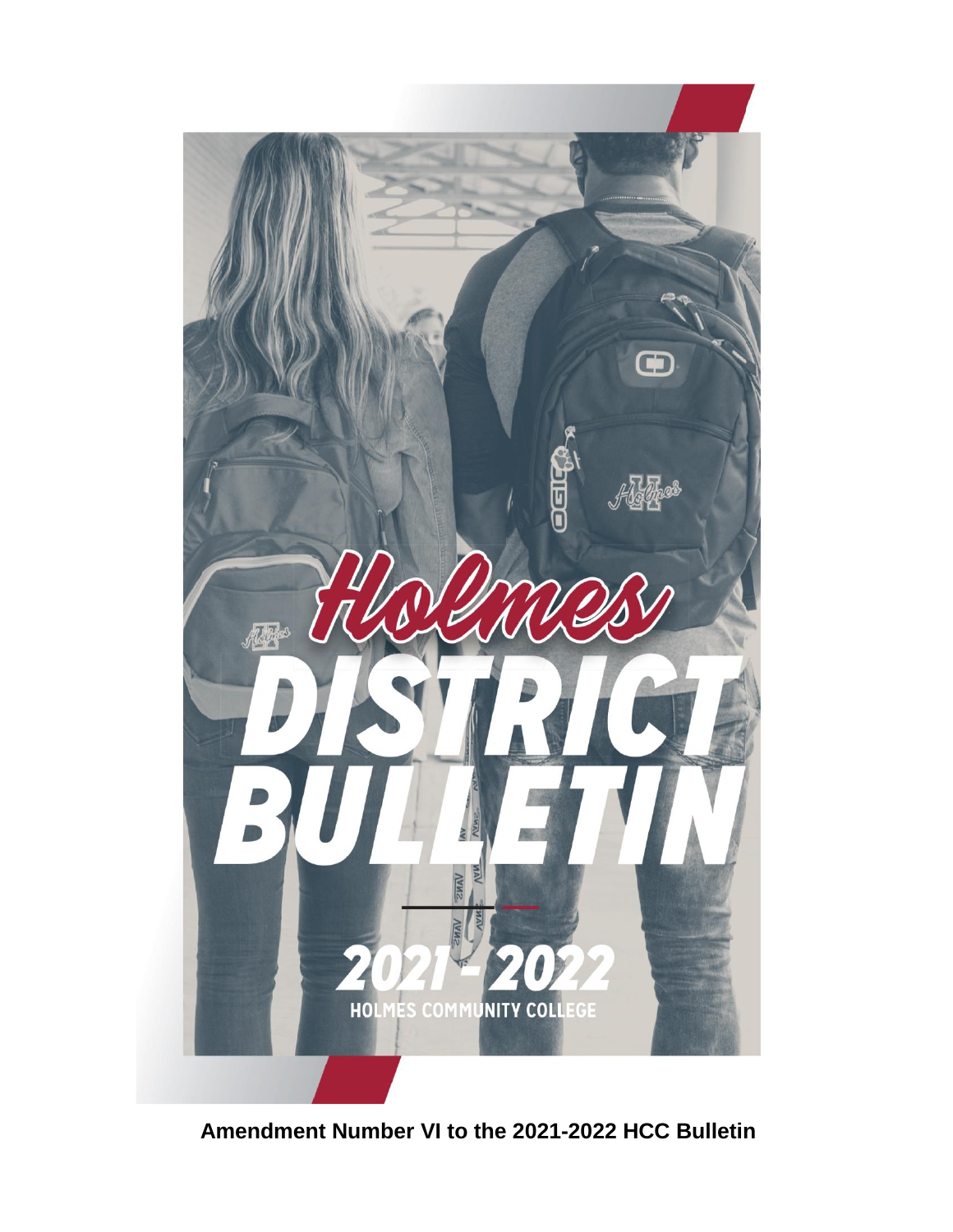# **Page 15 Add the following paragraph to the current section "Foreign-Born Students"**

 If an applicant has limited English proficiency, a qualified representative from Holmes Community College may assist the applicant in completing the necessary forms upon the request of the applicant. Information on limited English proficiency submitted voluntarily by the applicant for the purpose of receiving assistance in completing the necessary forms will not affect the applicant's admission to the College. Once accepted for admission into the College, services to the person of limited English proficiency may be provided based upon need pending the student's request.

# **Page 85-90 Revise "SGA Constitution" section.**

#### **SGA Constitution**

### **Preamble:**

We, the students of Holmes Community College, realizing that true harmony among ourselves, the Student Body Organization, and the faculty is essential to formal education, desiring to make an earnest effort to secure the greatest good for the majority, believing that this may be best accomplished by the consolidation of our efforts in a student body organization, do ordain and establish the Constitution for the Student Body of Holmes Community College on this the seventh day of May in the Year of our Lord, 1954. Revised 1963, 1969, 1972, 1984, 1988, 1989, 1998, 2004, 2007, 2010, 2022

#### **Article I: Adoption and Amendment**

- **Section I.** This Constitution became effective immediately upon its adoption by a majority vote of the students of Holmes Community College.
- **Section II.** It may be amended as deemed necessary upon ratification by a majority vote of the student body and the approval of the Administration and the Board of Trustees of Holmes Community College.

#### **Article II:**

- **Section I.** The organization of students is called the Student Body Organization of Holmes Community College.
- **Section II.** Membership shall be limited to full-time students of Holmes Community College as defined by the current bulletin of Holmes Community College.
- Section III. The officers of the Student Body Organization will be known as the Student Council or the Student Government Association.
- **Section IV.** This organization shall meet at least once each month and at any other time deemed necessary and called by the council president and/or the sponsor.

**Section V.** When called to order, the council will operate under Robert's Rules of Order.

- **Section VI.** Each member of the council shall have one vote; in case of a tie the president shall have the power to vote.
- **Section VII.** Three (3) unexcused absences per year from any member will result in dismissal from the Student Government Association. All members must be excused by the sponsor and the president prior to a meeting, except in case of an illness which can be handled after the meeting.
- **Section VIII.** Any action taken by the council must be submitted to the Chief Executive Officer of each Campus/Center and the President of Holmes Community College for approval.
- **Section IX.** Functions of Student Government are to:
	- A. assist with student activities on campus;
	- B. assist with various campus activities in cooperation with the college staff;
	- C. assist college staff in drawing up student rules and regulations; and
	- D. serve in the capacity of liaison between the college staff and the student body.
- **Section X.** Any student government member who is placed on disciplinary probation or convicted of a crime, excluding traffic violations, while serving, will be required to resign from the position.
- **Section XI.** A sponsor shall be selected by the college staff to help coordinate student affairs, give such assistance as needed, and attend all meetings.
- **Section XII.** Vacancies in student government will be filled by appointment by the SGA with approval of the sponsor.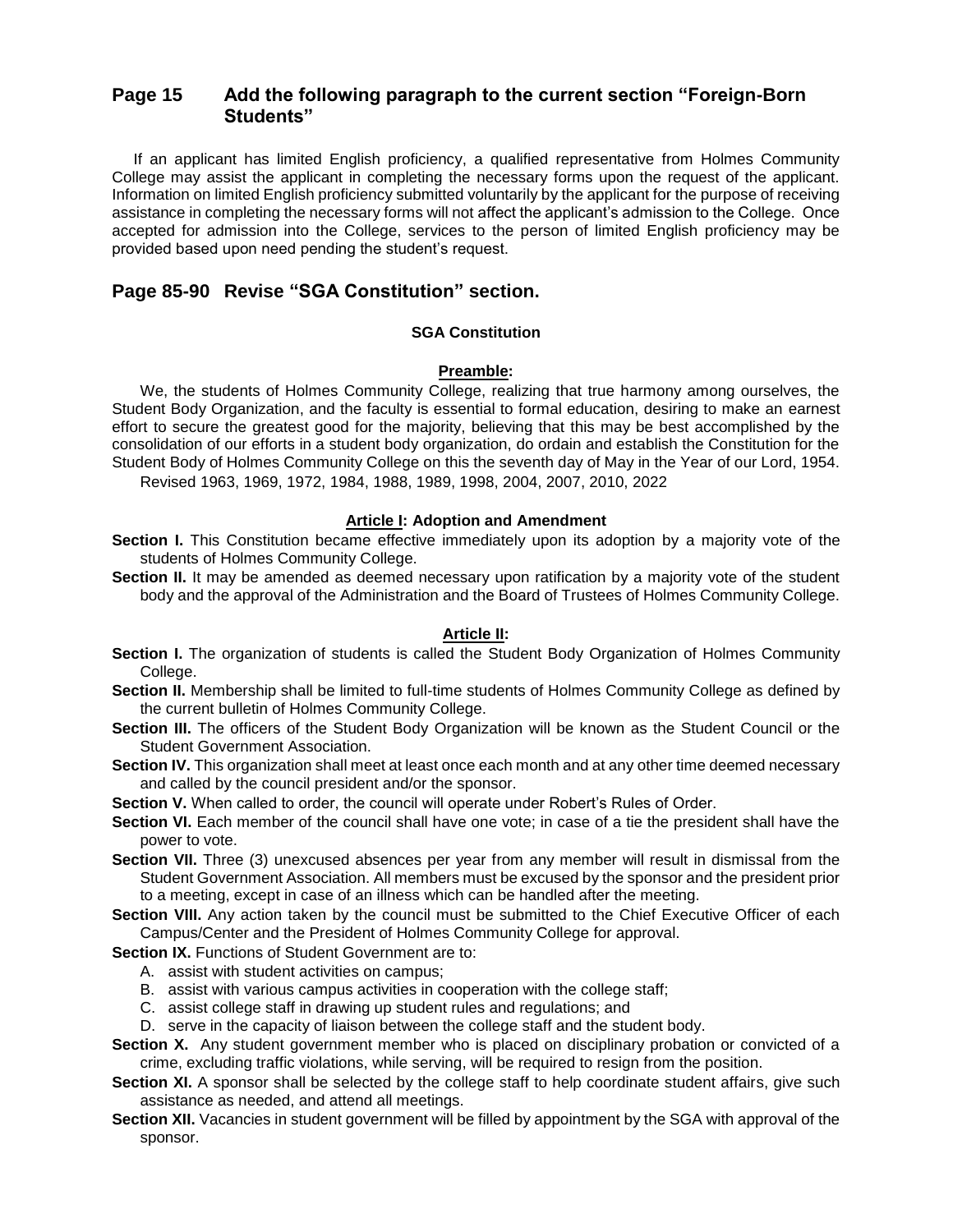## **Article III: General Election Rules**

**Section I.** Qualifying candidates must complete an electronic application.

- **Section II.** The election committee consists of the Chief Executive Officers and sponsors from each campus who will verify eligibility of the candidates and election results.
- **Section III.** Voting shall be by an electronic anonymous ballot.
- **Section IV.** Candidates must meet full-time status as defined by the current bulletin.
- **Section V.** Candidates will be notified via their student email regarding election results excluding tallied numbers.
- **Section VI.** Any student who receives the majority of the vote on the primary ballot will be considered elected. In the event of a tie or no majority winner, the top candidates will be placed on a runoff ballot.
- Section VII. In the event of a runoff, the candidate with the most votes will be declared the winner. In the event of a tie in the runoff, the candidate with the most votes with the combination of the first ballot and the runoff ballot will be declared the winner.
- **Section VIII**. Students on disciplinary probation or those serving probation for a crime, excluding traffic violations, at the time of selection are not eligible to hold positions.
- **Section IX.** Students must have a 2.0 overall GPA to run for and hold a position at HCC unless otherwise specified. The student must maintain a 2.0 overall GPA and full-time status as defined by the current bulletin to continue serving in the position.
- **Section X.** Students are limited to running for, or holding, a specific position one time unless otherwise specified.
- **Section XI.** Wherever the phrase "full-time student" occurs, it is understood this means on the campus where you are assigned.

### **Article IV: Elections**

**Section I.** Student Body Officers to be elected on the Goodman, Grenada, and Ridgeland Campuses during the fall semester are President, Vice President and Secretary/Treasurer.

- 1. Qualifications are to:
	- a. be a full-time student;
	- b. have at least a 2.5 overall GPA for any previous work; and
	- c. maintain at least a 2.5 GPA semester average.
- 2. Voter eligibility is limited to council representatives.

**Section II.** Council Representatives are not elected positions.

- 1. Council Representatives will be composed of freshmen and sophomore students who would like to participate on a voluntary basis.
- 2. Qualifications are to:
	- a. be a full-time student;
	- b. have at least a 2.0 overall GPA for any previous coursework; and
	- c. maintain at least a 2.0 GPA semester average.

**Section III.** Homecoming Court (Open to female students only) elections will be held at least two weeks prior to homecoming.

There shall be four women elected from the sophomore class on the Goodman Campus. A candidate receiving the majority of votes on the primary ballot will be named Queen. In the event of a tie or no majority winner, the top four candidates will be placed in a runoff ballot. The candidate with the most votes will be named Queen. The second highest number of votes will be named Student Body Maid and the remaining two candidates will be named Sophomore Maid.

 There shall be two women elected from the freshman class of the Goodman, Ridgeland and Grenada Campuses. The two candidates receiving the most votes will be named Freshman Maid.

 There shall be three women elected from the sophomore class on the Ridgeland and Grenada Campuses. A candidate receiving the majority of votes on the primary ballot will be named Student Body Maid. In the event of a tie or no majority winner, the top three candidates will be placed in a runoff ballot. The candidate with the most votes will be named Student Body Maid. The remaining two candidates will be named Sophomore Maid.

- A. The Homecoming Queen (Goodman Campus only)
	- 1. Qualifications are to:
		- a. be a full-time student;
		- b. have a sophomore class standing as defined by the current bulletin;
		- c. have at least a 2.0 overall GPA for any previous work;
			- d. have never held a Homecoming Queen position.
	- 2. Voter eligibility is limited to full-time Goodman students.